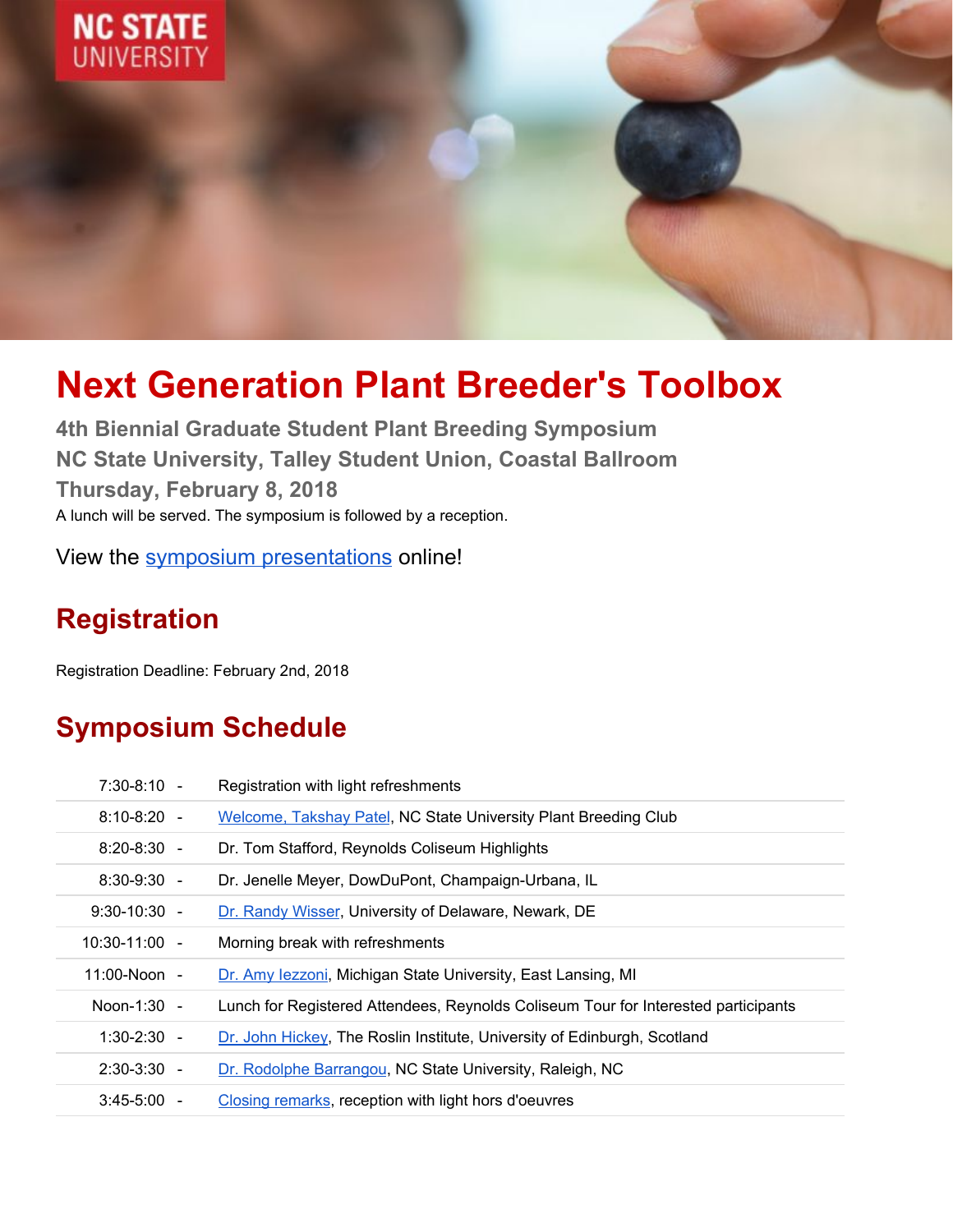# **Featured Speakers**

#### **Strategies to Improve Genetic Gain in Commercial Plant Breeding**

**Dr Jenelle Meyer**, DowDuPont, Champaign-Urbana, IL

Jenelle Meyer grew up on a small family farm in Iowa. She graduated from Wartburg College (Waverly, IA), with a BA in biology and biochemistry. She completed a Ph.D. in plant genetics at the University of Missouri – Columbia studying the genetic basis of recurrent selection for a simply inherited trait in corn. She worked within the USDA as a postdoc for the vegetable crop unit at

Madison Wisconsin and the Soybean genetics group at Ames, Iowa. Both postdocs included research to identify candidate genes conferring resistance to important diseases. Jenelle started with Dow AgroSciences in 2009 and has worked in field stations in Iowa, the molecular laboratory in Indianapolis, a project leader for trait introgression for North America, she served a site leader and corn breeder in Illinois, and is currently the Global soybean trait integration leader for the Agricultural Research Division of DowDuPont.

#### **Bricks in the Wall to Environmental Adaptation: Insights from Studies in Response Variation in Maize**

**Dr. Randall J. Wisser**, University of Delaware, Newark, DE

Dr. Randall J. Wiser is an associate professor in the Department of Plant and Soil Sciences at the University of Delaware. He received his Ph.D. in plant breeding and genetics from Cornell University, followed by postdoctoral training in quantitative genetics at North Carolina State University. His laboratory studies genetic diversity and crop improvement, with research topics encompassing the genetics of complex traits, response to artificial selection, environmental adaptation and plant-pathogen interactions.

View [presentation](https://vimeo.com/channels/1346309/255072354) online

### **RosBREED: A Collaborative Project That is Advancing the 'Toolbox' for Rosaceous Crop Breeders**

**Dr. Amy Iezzoni**, Michigan State University, East Lansing, MI

Amy Iezzoni is a University Distinguished Professor in the Department of Horticulture at Michigan State University where she directs the Michigan State University tart cherry scion and cherry rootstock breeding programs, has an active program in cherry genetics, and co-teaches two graduate courses in plant breeding and genetics. Dr. Iezzoni was the Project Director of the USDA- Specialty Crop Research Initiative (SCRI) coordinated agricultural project entitled "RosBREED: Enabling marker-assisted breeding in Rosaceae", an international collaborative project designed to increase breeding efficiency and the success of new cultivar adoption for apple, cherry, peach and strawberry. She is currently the Project Director of a second coordinated agricultural project, also funded by the USDA-SCRI program, entitled "RosBREED: Combining disease resistance with horticultural quality in new rosaceous

cultivars" that is extending the benefits of DNA informed breeding to more rosaceous crops and traits using expanded genomics information.

View [presentation](https://vimeo.com/channels/1346309/255071618) online